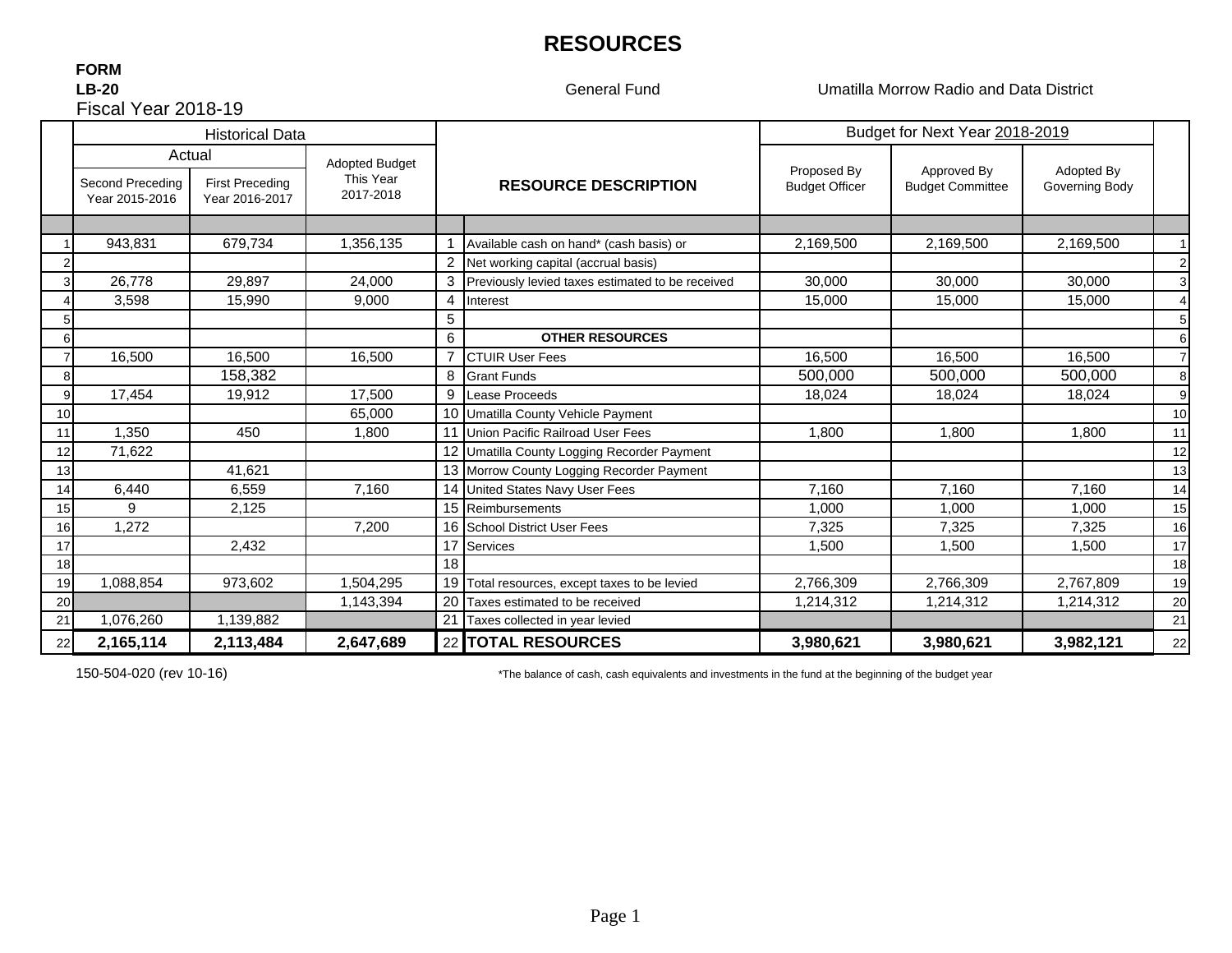## **REQUIREMENTS SUMMARY**

# **FORM**

### **LB-30**

ALLOCATED TO AN ORGANIZATIONAL UNIT OR PROGRAM

General Fund Umatilla Morrow Radio & Data District

Fiscal Year 2018-19

|                 | <b>Historical Data</b>        |                                     |                        |                | <b>REQUIREMENTS FOR:</b>                                 | Budget For Next Year 2018-2019        |                                        |                              |                |
|-----------------|-------------------------------|-------------------------------------|------------------------|----------------|----------------------------------------------------------|---------------------------------------|----------------------------------------|------------------------------|----------------|
|                 | <b>Actual</b>                 |                                     | <b>Adopted Budget</b>  |                |                                                          |                                       |                                        |                              |                |
|                 | Second Preceding<br>2015-2016 | <b>First Preceding</b><br>2016-2017 | This Year<br>2017-2018 |                | <b>Operations</b>                                        | Proprosed By<br><b>Budget Officer</b> | Approved By<br><b>Budget Committee</b> | Adopted By<br>Governing Body |                |
|                 |                               |                                     |                        | $\mathbf{1}$   | PERSONNEL SERVICES                                       |                                       |                                        |                              | $\overline{1}$ |
| $\overline{2}$  | 83,430                        | 85,932                              | 86,791                 | $\overline{2}$ | <b>District Administrator</b>                            | 87,659                                | 87,659                                 | 87,659                       | $\overline{2}$ |
| 3               | 41,200                        | 41,200                              | 43,324                 | 3              | Administrative/Technical Assistant                       | 44,037                                | 44,037                                 | 44,037                       | 3              |
| $\overline{4}$  | 70,856                        | 72,626                              | 76,660                 | 4              | Communications Technician                                | 79,815                                | 79,815                                 | 79,815                       | $\overline{4}$ |
| 5 <sub>l</sub>  | 15,783                        | 15,313                              | 18,610                 | 5              | <b>Payroll Taxes</b>                                     | 19.500                                | 19,500                                 | 19,500                       | 5              |
| 6               | 31,000                        | 27,210                              | 35,731                 | 6              | <b>PERS</b>                                              | 39,661                                | 39,661                                 | 39,661                       | 6              |
| $\overline{7}$  | 51,773                        | 52,635                              | 58,800                 | $\overline{7}$ | Medical                                                  | 58,800                                | 58,800                                 | 58,800                       | $\overline{7}$ |
| 8               | 5,240                         | 6,686                               | 7,000                  | 8              | <b>Workers Comp</b>                                      | 7,000                                 | 7,000                                  | 7,000                        | 8              |
| 9               | 386                           | 386                                 | 425                    | 9              | Life Insurance                                           | 425                                   | 425                                    | 425                          | 9              |
| 10              | 1,015                         | 1,002                               | 1,100                  | 10             | Long Term Disability Insurance                           | 1,100                                 | 1,100                                  | 1,100                        | $10$           |
| 11              |                               |                                     |                        | 11             |                                                          |                                       |                                        |                              | 11             |
|                 |                               |                                     |                        |                |                                                          |                                       |                                        |                              |                |
| 12              | 300,683                       | 302,990                             | 328,441                | 12             | <b>TOTAL PERSONNEL SERVICES</b>                          | 337,997                               | 337,997                                | 337,997                      | 12             |
| 13              | 3                             | 3                                   | 3                      | 13             | <b>Total Full-Time Equivalent (FTE)</b>                  | 3                                     | 3                                      | 3                            | 13             |
| 14              |                               |                                     |                        | 14             | MATERIALS AND SERVICES                                   |                                       |                                        |                              | 14             |
| 15              | 217,605                       | 139,866                             | <b>Totals</b>          | 15             | <b>ADMINISTRATION</b>                                    | 267,900                               | 267,900                                | 287,900                      | 15             |
| 16              | 36,246                        | 55,249                              | 44,000                 | 16             | <b>Site Leases</b>                                       | 60,000                                | 60,000                                 | 60,000                       | 16             |
| 17              | 36,197                        | 54,808                              | 75,000                 | 17             | Site Maintenance                                         | 75,000                                | 75,000                                 | 75,000                       | 17             |
| 18              |                               |                                     |                        | 18             |                                                          |                                       |                                        |                              | 18             |
| 19              | 290.048                       | 249,923                             | 119,000                | 19             | <b>TOTAL MATERIALS AND SERVICES</b>                      | 402,900                               | 402,900                                | 422,900                      | 19             |
| 20              |                               |                                     |                        | 20             | <b>CAPITAL OUTLAY</b>                                    |                                       |                                        |                              | 20             |
| 21              | 30,105                        | 21,533                              | 25,000                 | 21             | <b>Site Equipment</b>                                    | 40,000                                | 40,000                                 | 40,000                       | 21             |
| 22              | 142,785                       | $\mathbf 0$                         | $\Omega$               |                | Site Development                                         | $\Omega$                              | $\Omega$                               |                              | 22             |
| 23              | $\Omega$                      | $\Omega$                            | 1,603,013              | 23             | Infrastructure and Equipment Replacement                 | 2,470,085                             | 2,470,085                              | 2,451,585                    | 23             |
| 24              | 31,081                        | 21,378                              | 40,000                 | 24             | Field Equipment (Mobile, Portable Units and Accessories) | 525,000                               | 525,000                                | 525,000                      | 24             |
| 25              | 170                           | $\mathbf 0$                         | 20,000                 | 25             | Interoperablity Equipment                                | 5,000                                 | 5,000                                  | 5,000                        | 25             |
| 26              | $\Omega$                      | 0                                   | 2,000                  | 26             | <b>Test Equipment</b>                                    | 300                                   | 300                                    | 300                          | 26             |
| $\overline{27}$ | 92,883                        | 63,500                              | $\Omega$               | 27             | Regional Interoperability Project                        | $\mathbf 0$                           | $\mathbf 0$                            | $\mathbf 0$                  | 27             |
| 28              |                               |                                     | 65,000                 | 28             | Service Vehicle                                          | $\Omega$                              | $\mathbf 0$                            | $\mathbf 0$                  | 28             |
|                 |                               |                                     |                        |                |                                                          |                                       |                                        |                              |                |
| 29              | 297,024                       | 106,411                             | 1,755,013              | 29             | <b>TOTAL CAPITAL OUTLAY</b>                              | 3,040,385                             | 3,040,385                              | 3,021,885                    | 29             |
| 30              | 887,755                       | 659,324                             | 2,202,454              |                | 30 Operations TOTAL                                      | 3,781,282                             | 3,781,282                              | 3,782,782                    | 30             |

150-504-030 (Rev 11/16)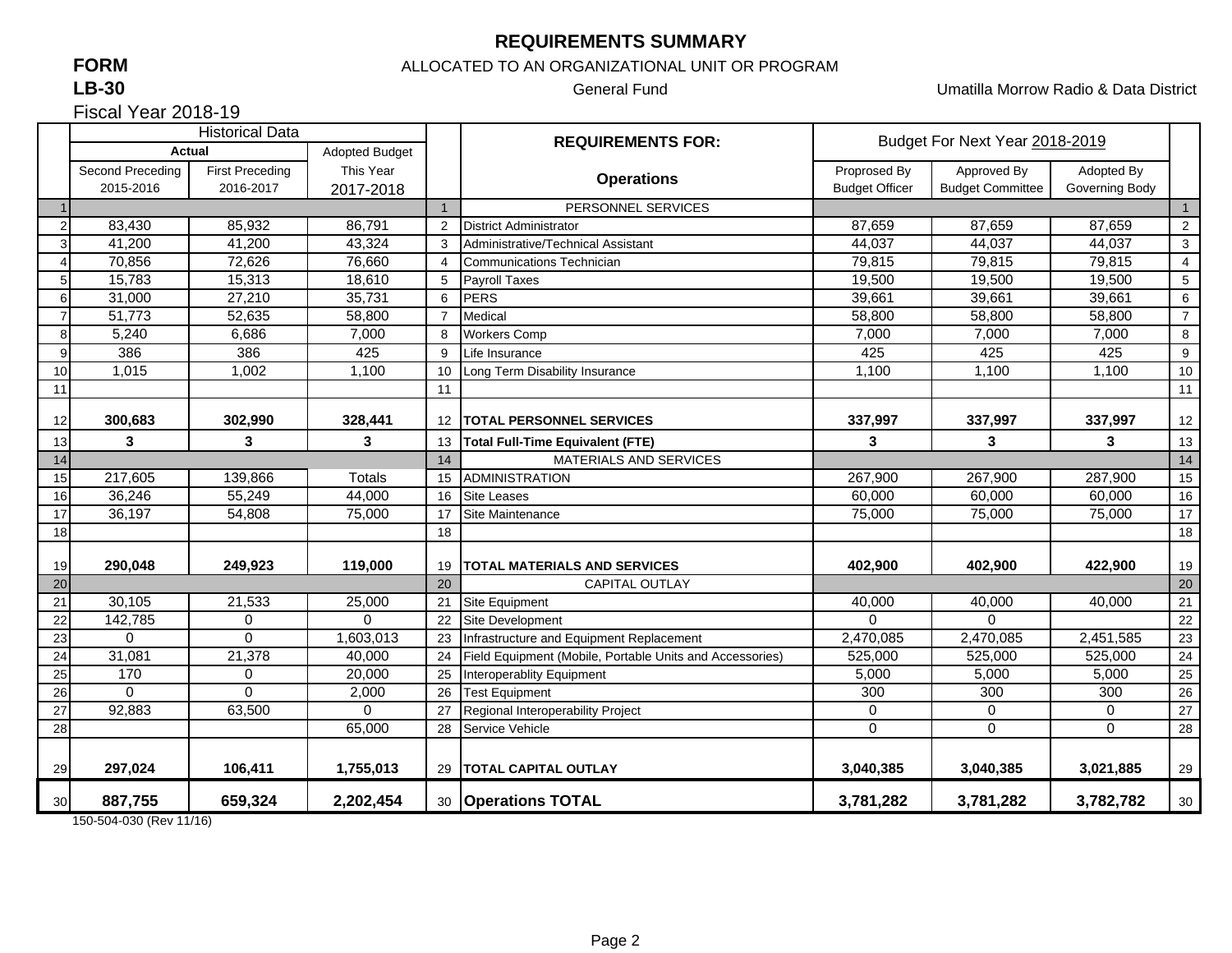## **DETAILED REQUIREMENTS**

**FORM**

### **LB-31**

Fiscal Year 2018-19

General Fund Umatilla Morrow Radio & Data District

|                  |                  | <b>Historical Data</b> |                       | <b>REQUIREMENTS FOR:</b> |                                      |                                           | Budget for Next Year 2018-2019 |                         |                |                         |
|------------------|------------------|------------------------|-----------------------|--------------------------|--------------------------------------|-------------------------------------------|--------------------------------|-------------------------|----------------|-------------------------|
|                  | Actual           |                        | <b>Adopted Budget</b> |                          |                                      |                                           |                                |                         |                |                         |
|                  | Second Preceding | <b>First Preceding</b> | This Year             |                          |                                      | <b>Operations</b>                         | Proposed by                    | Approved by             | Adopted by     |                         |
|                  | 2015-2016        | 2016-2017              | 2017-2018             |                          |                                      |                                           | <b>Budget Officer</b>          | <b>Budget Committee</b> | Governing Body |                         |
| $\overline{1}$   |                  |                        |                       |                          | Administration                       | <b>Materials &amp; Services</b>           |                                |                         |                | $\mathbf{1}$            |
| $\overline{2}$   | 47,524           | 0                      | 30,000                | 2                        | <b>Professional Services</b>         |                                           | 65,000                         | 65,000                  | 85,000         | $\overline{c}$          |
| $\mathbf{3}$     | 48,327           | 43,439                 | 62,000                | 3                        | Voice System Maintenance             |                                           | 50,000                         | 50,000                  | 50,000         | 3                       |
| $\overline{4}$   | 0                | 475                    | 500                   | 4                        | <b>IT Sevices</b>                    |                                           | 500                            | 500                     | 500            | $\overline{\mathbf{4}}$ |
| $\overline{5}$   | 13,914           | 535                    | 13,000                | 5                        | Microwave System Maintenance         |                                           | 10,000                         | 10,000                  | 10,000         | $\sqrt{5}$              |
| $\,6\,$          | 12,186           | 5,017                  | 18,000                | 6                        | Subscriber Unit Maintenance          |                                           | 18,000                         | 18,000                  | 18,000         | 6                       |
| $\overline{7}$   | 5,543            | 2,242                  | 7,000                 |                          | Office Supplies and Maintenance      |                                           | 7,000                          | 7,000                   | 7,000          | $\overline{7}$          |
| $\,8\,$          | 777              | 1,207                  | 1,500                 | 8                        | Notifications and Publication        |                                           | 1,500                          | 1,500                   | 1,500          | 8                       |
| $\boldsymbol{9}$ | 5,282            | 10,980                 | 18,000                | 9                        | Training/Travel                      |                                           | 13,000                         | 13,000                  | 13,000         | 9                       |
| $10$             | 11,178           | 13,356                 | 13,400                | 10                       | <b>Office Space Rent</b>             |                                           | 13,400                         | 13,400                  | 13,400         | $10$                    |
| 11               | 1,180            | 918                    | 1,250                 | 11                       | Dues/Fees                            |                                           | 4,100                          | 4,100                   | 4,100          | 11                      |
| 12               | $\Omega$         | $\Omega$               | 600                   | 12                       | Subscriber Unit Software Maintenance |                                           | 600                            | 600                     | 600            | 12                      |
| 13               | 30,006           | 31,025                 | 34,000                | 13                       | Insurance/ Board Bonding             |                                           | 34,000                         | 34,000                  | 34,000         | 13                      |
| $\overline{14}$  | 6,300            | 6,400                  | 6,500                 | 14                       | <b>Annual Audit</b>                  |                                           | 6,600                          | 6,600                   | 6,600          | 14                      |
| 15               | 3,195            | 7,926                  | 4,000                 | 15                       | Elections                            |                                           | 5,000                          | 5,000                   | 5,000          | 15                      |
| 16               | 2,220            | 2,309                  | 2,400                 | 16                       | Cell Phone and Data Card             |                                           | 2,400                          | 2,400                   | 2,400          | 16                      |
| 17               | 705              | 113                    | 900                   | 17                       | Protective Clothing and Equipment    |                                           | 900                            | 900                     | 900            | $\overline{17}$         |
| 18               | 1,325            | 3,495                  | 4,500                 | 18                       | <b>Test Equipment Maintenance</b>    |                                           | 4,500                          | 4,500                   | 4,500          | 18                      |
| 19               | 23,222           | 6,051                  | 21,000                | 19                       | Vehicle Expenses                     |                                           | 21,000                         | 21,000                  | 21,000         | 19                      |
| 20               | 0                | 0                      | 5,000                 | 20                       | Legal Expenses                       |                                           | 5,000                          | 5,000                   | 5,000          | 20                      |
| $\overline{21}$  | 71               | 53                     | 600                   | 21                       | <b>Board Expenses</b>                |                                           | 500                            | 500                     | 500            | 21                      |
| $\overline{22}$  | 4,650            | 4,325                  | 4,900                 | 22                       | Bookkeeping                          |                                           | 4,900                          | 4,900                   | 4,900          | $\overline{22}$         |
| $\overline{23}$  |                  |                        |                       | 23                       |                                      |                                           |                                |                         |                | $\overline{23}$         |
| $\overline{24}$  | 217.605          | 139,866                | 249,050               | 24                       | <b>Totals</b>                        |                                           | 267,900                        | 267,900                 | 287,900        | $24\,$                  |
| 25               |                  |                        |                       | 25                       | Ending balance (prior years)         |                                           |                                |                         |                | 25                      |
| 26               |                  |                        |                       | 26                       |                                      | <b>UNAPPROPRIATED ENDING FUND BALANCE</b> |                                |                         |                | $\overline{26}$         |
|                  |                  |                        |                       |                          |                                      |                                           |                                |                         |                |                         |
| 27               | 217,605          | 139,866                | 249,050               | 27                       | TOTAL REQUIREMENTS                   |                                           | 267,900                        | 267,900                 | 287,900        | 27                      |

150-504-031 (Rev 10-16)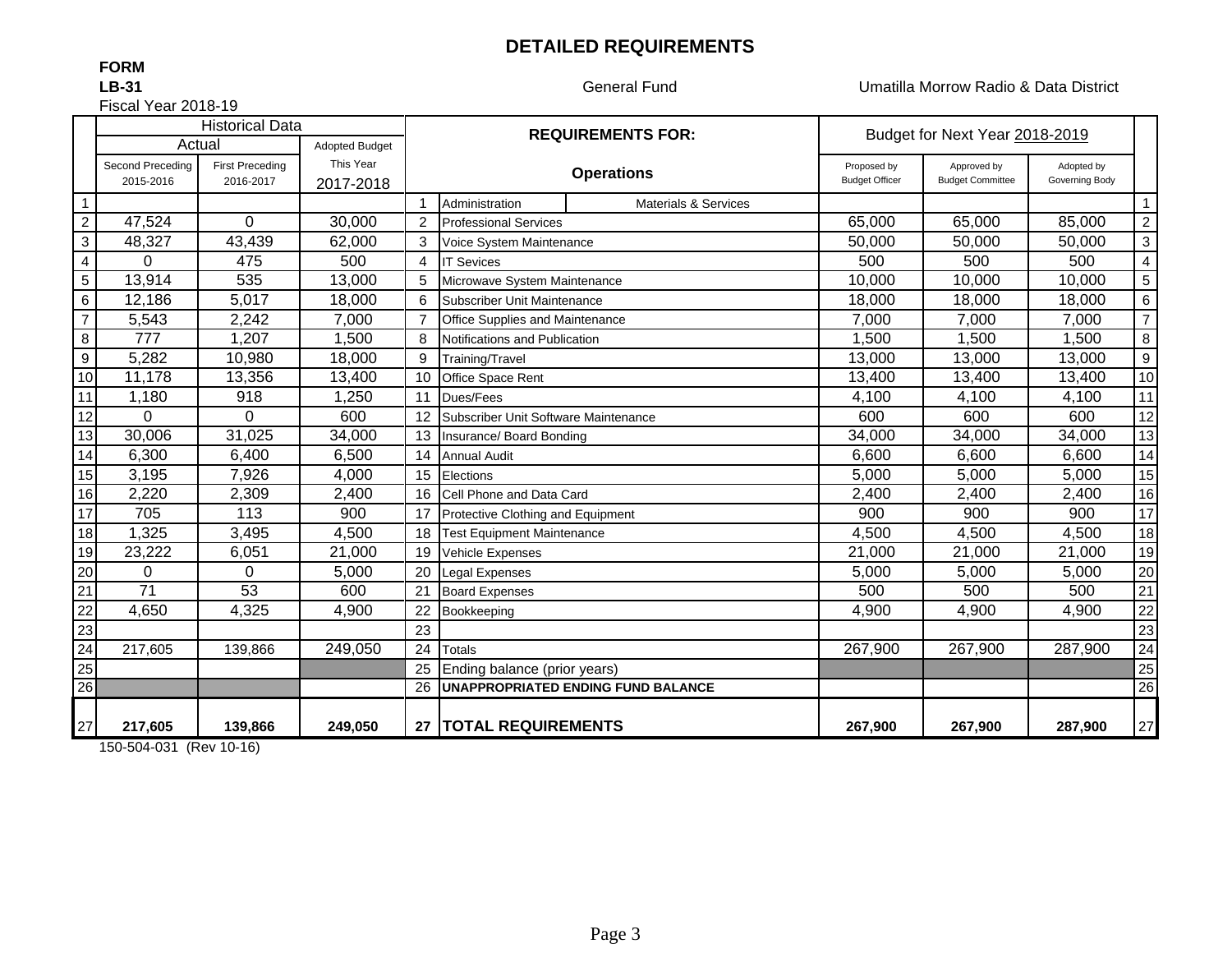## **REQUIREMENTS SUMMARY**

**FORM**

**LB‐30**

NOT ALLOCATED TO AN ORGANIZATIONAL UNIT OR PROGRAM

General Fund

Umatilla Morrow Radio & Data District

|    |                                     | <b>Historical Data</b>          |                                                    |   |                                                           | Budget for Next Year 2018-19         |                                        |                              |                |  |
|----|-------------------------------------|---------------------------------|----------------------------------------------------|---|-----------------------------------------------------------|--------------------------------------|----------------------------------------|------------------------------|----------------|--|
|    | Actual                              |                                 |                                                    |   | <b>REQUIREMENTS FOR:</b>                                  |                                      |                                        |                              |                |  |
|    | Second<br>Preceding<br>Year 2015-16 | First Preceding<br>Year 2016-17 | <b>Adopted Budget</b><br>This Year<br>Year 2017-18 |   | <b>Operations</b>                                         | Proposed By<br><b>Budget Officer</b> | Approved By<br><b>Budget Committee</b> | Adopted By<br>Governing Body |                |  |
|    |                                     |                                 |                                                    |   | CAPITAL OUTLAY NOT ALLOCATED                              |                                      |                                        |                              |                |  |
|    | 0                                   | 0                               | 0                                                  |   | Infrastructure & Equipment Replacement                    | 0                                    | $\Omega$                               | 0                            | $\overline{2}$ |  |
| 3  | $\bf{0}$                            | $\bf{0}$                        | $\mathbf{0}$                                       | 3 | <b>TOTAL CAPITAL OUTLAY</b>                               | 0                                    | 0                                      | 0                            | 3              |  |
| 4  |                                     |                                 |                                                    |   | <b>DEBT SERVICE</b>                                       |                                      |                                        |                              | $\overline{4}$ |  |
| 5  | 628,218                             | 0                               | 000, ا                                             | 5 | <b>Debt Service</b>                                       | 1,000                                | 000, ا                                 | 1,000                        | 5              |  |
| 6  |                                     |                                 |                                                    | 6 |                                                           |                                      |                                        |                              | 6              |  |
|    | 628,218                             | 0                               | 000, ا                                             |   | <b>TOTAL DEBT SERVICE</b>                                 | 1,000                                | 1,000                                  | 1,000                        | $\overline{7}$ |  |
| 8  |                                     |                                 | 61,800                                             | 8 | <b>OPERATING CONTINGENCY</b>                              | 61,800                               | 61,800                                 | 61,800                       | 8              |  |
| 9  | 628,218                             | 35,214                          | 62,800                                             | 9 | Total Requirements NOT ALLOCATED                          | 62,800                               | 62,800                                 | 62,800                       | 9              |  |
| 10 | 659,324                             | 723,062                         | 2,451,504                                          |   | Total Requirements for ALL Org. Units/Progams within fund | 3,781,282                            | 3,781,282                              | 3,782,782                    | 10             |  |
| 11 |                                     |                                 |                                                    |   | Reserved for future expenditure                           |                                      |                                        |                              | 11             |  |
| 12 | 647,869                             | ,268,178                        |                                                    |   | 12 Ending balance (prior years)                           |                                      |                                        |                              | 12             |  |
| 13 |                                     |                                 | 133,385                                            |   | 13 UNAPPROPRIATED ENDING FUND BALANCE                     | 136,539                              | 136,539                                | 136,539                      | 13             |  |
| 14 | 1,935,411                           | 2,026,454                       | 2,647,689                                          |   | <b>14 TOTAL REQUIREMENTS</b>                              | 3,980,621                            | 3,980,621                              | 3,982,121                    | 14             |  |

150‐504‐030 (Rev 10‐16)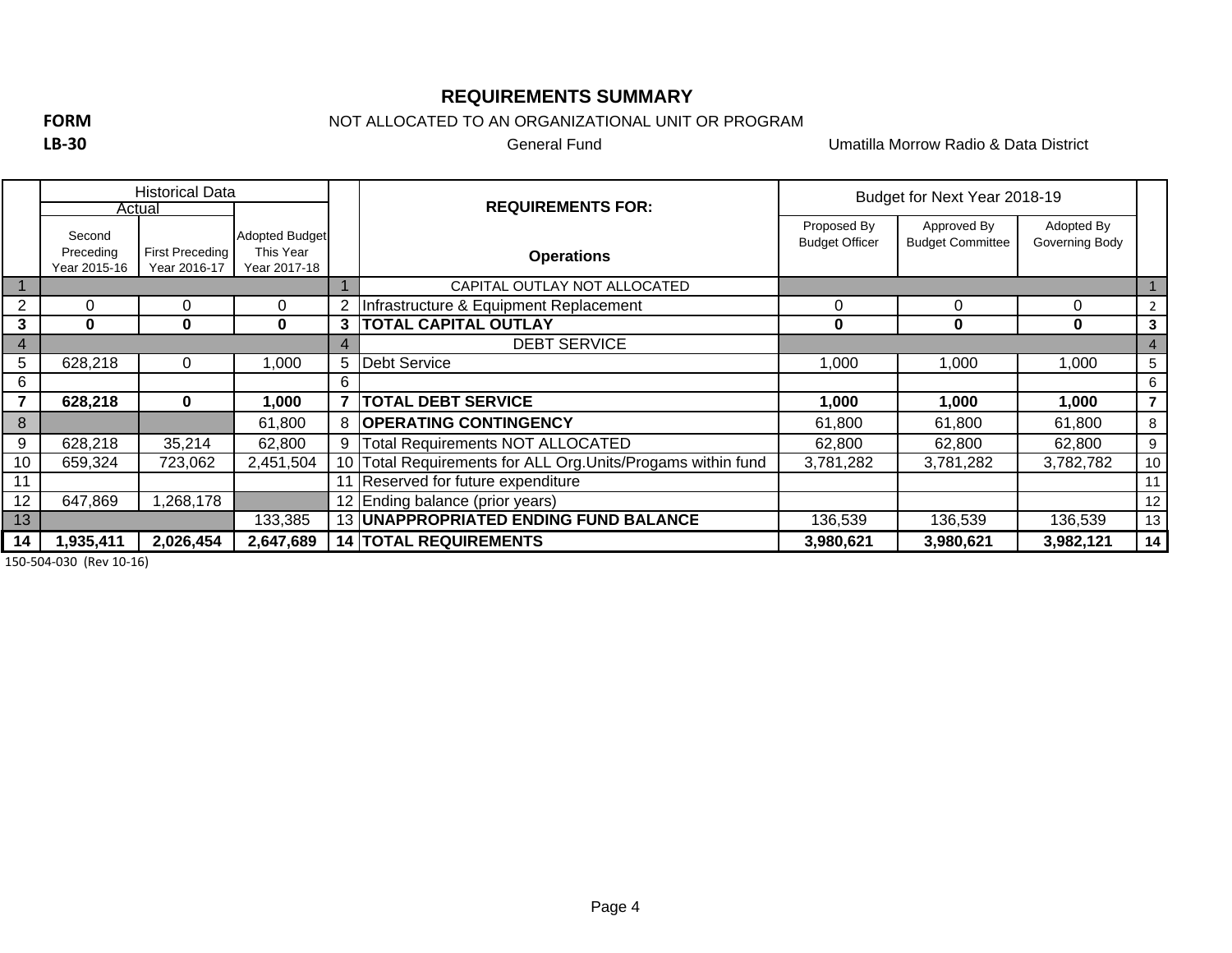# **Umatilla Morrow Radio and Data District**

Consolidated Budget Summary

| Fiscal Year 2018-19<br>Expenditures<br>Personnel<br><b>Materials and Services</b><br>Capital<br>Debt Service<br>Contingency                                                                                                                                                                              |                                                                                                 | 337,997<br>422,900<br>3,021,885<br>1,000<br>61,800 |
|----------------------------------------------------------------------------------------------------------------------------------------------------------------------------------------------------------------------------------------------------------------------------------------------------------|-------------------------------------------------------------------------------------------------|----------------------------------------------------|
| <b>Total Expenditures</b>                                                                                                                                                                                                                                                                                |                                                                                                 | 3,845,582                                          |
| <b>Unappropriated Ending Fund Balance</b>                                                                                                                                                                                                                                                                |                                                                                                 | 136,539                                            |
| <b>Total Requirements</b>                                                                                                                                                                                                                                                                                |                                                                                                 | 3,982,121                                          |
| Resources<br>2016-2017 Carry Over<br><b>Other Resources</b><br><b>Grant Funds</b><br><b>CTUIR User Fees</b><br>Lease Proceeds<br><b>UPRR User Fees</b><br><b>US Navy User Fees</b><br>Reimbursements<br>Interest<br><b>School District User Fee</b><br><b>Services</b><br><b>Total Non-Tax Resources</b> | 2,169,500<br>500,000<br>16,500<br>18,024<br>1,800<br>7,160<br>1,000<br>15,000<br>7,325<br>1,500 | 2,737,809                                          |
| Taxes<br><b>Gross Taxes</b><br>Less not collected<br><b>Previously Levied Taxes</b><br><b>Net Taxes</b>                                                                                                                                                                                                  |                                                                                                 | 1,276,987<br>62,675<br>30,000<br>1,244,312         |
| <b>Total Resources</b>                                                                                                                                                                                                                                                                                   | 3,982,121                                                                                       |                                                    |
| Net EOY                                                                                                                                                                                                                                                                                                  | 0                                                                                               |                                                    |